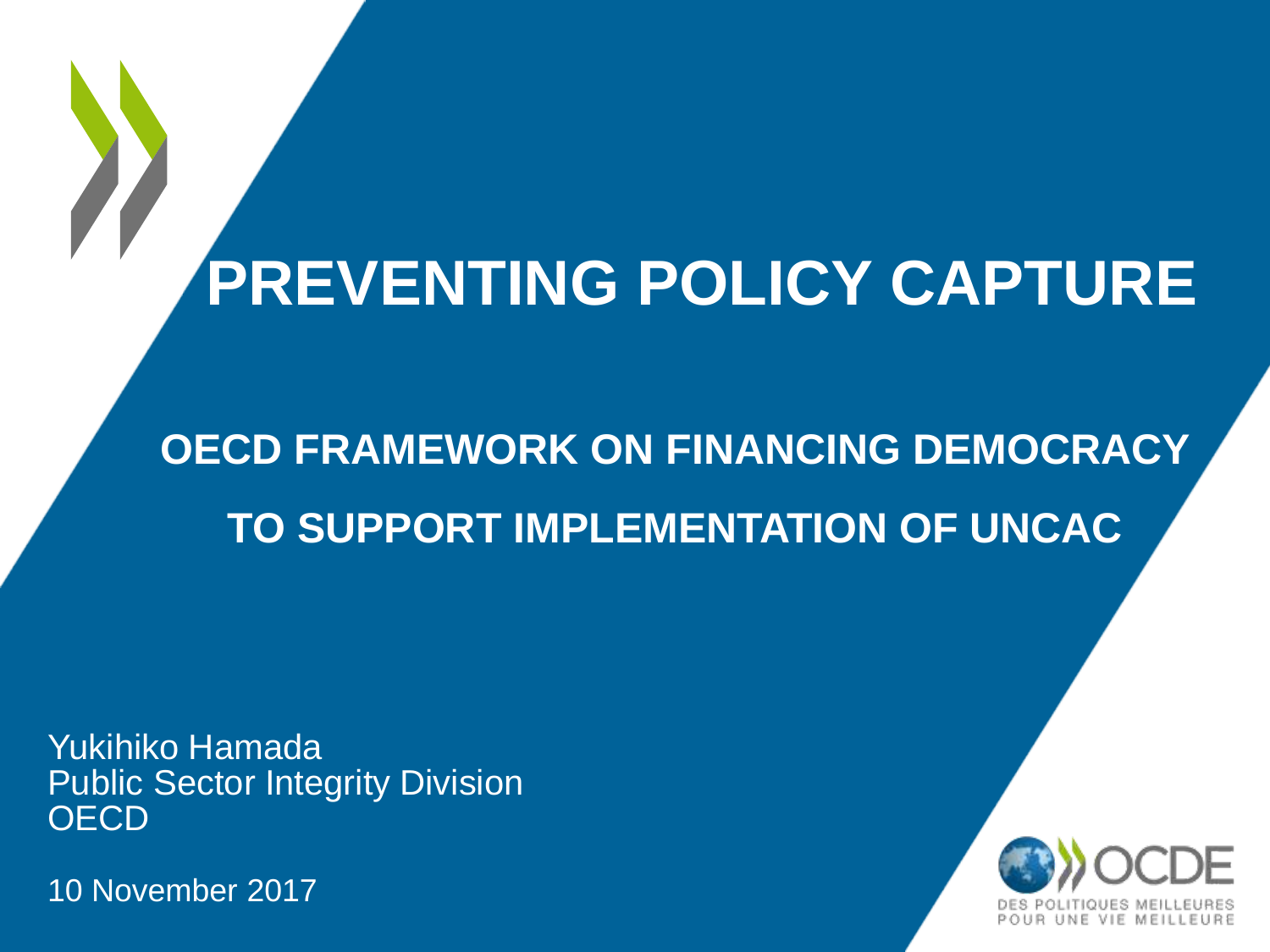

• Each State Party shall also consider taking appropriate legislative and administrative measures, consistent with the objectives of this Convention and in accordance with the fundamental principles of its domestic law, to **enhance transparency** in the funding of candidatures for elected public office and, where applicable, the funding of political parties.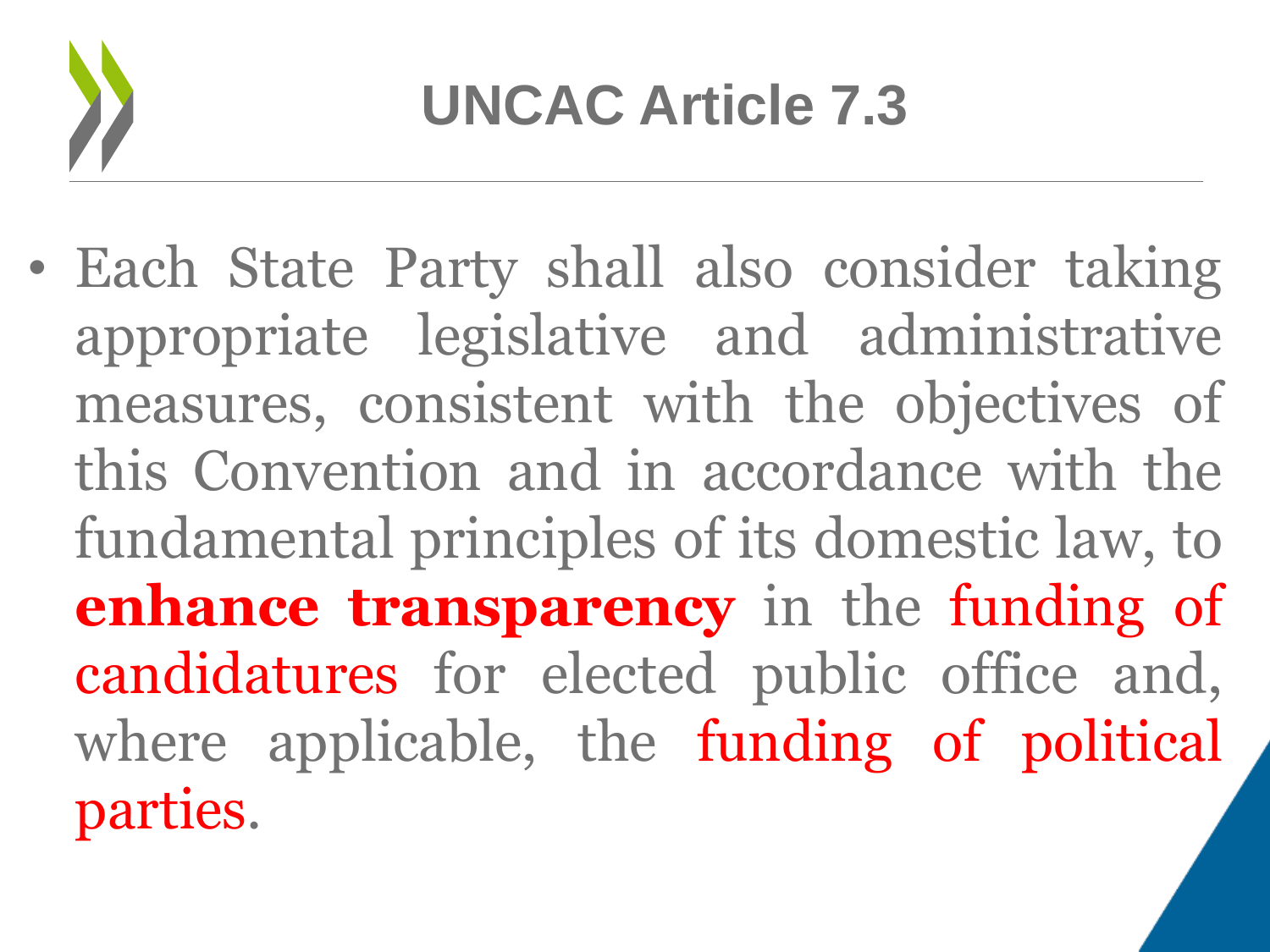

## **OECD Framework on Financing Democracy (2016)**

- **Playing a level playing field** 
	- $\triangleright$  Balanced public & private funding
- **Ensuring transparency and accountability**  $\triangleright$  Comprehensive disclosure and enabling scrutiny
- **Fostering a culture of integrity** 
	- $\triangleright$  Integrity in lobbying, responsible business conduct, code of conduct for MPs, etc
- **Ensuring compliance and review** 
	- Independent & efficient oversight, sanctions, support to political parties, etc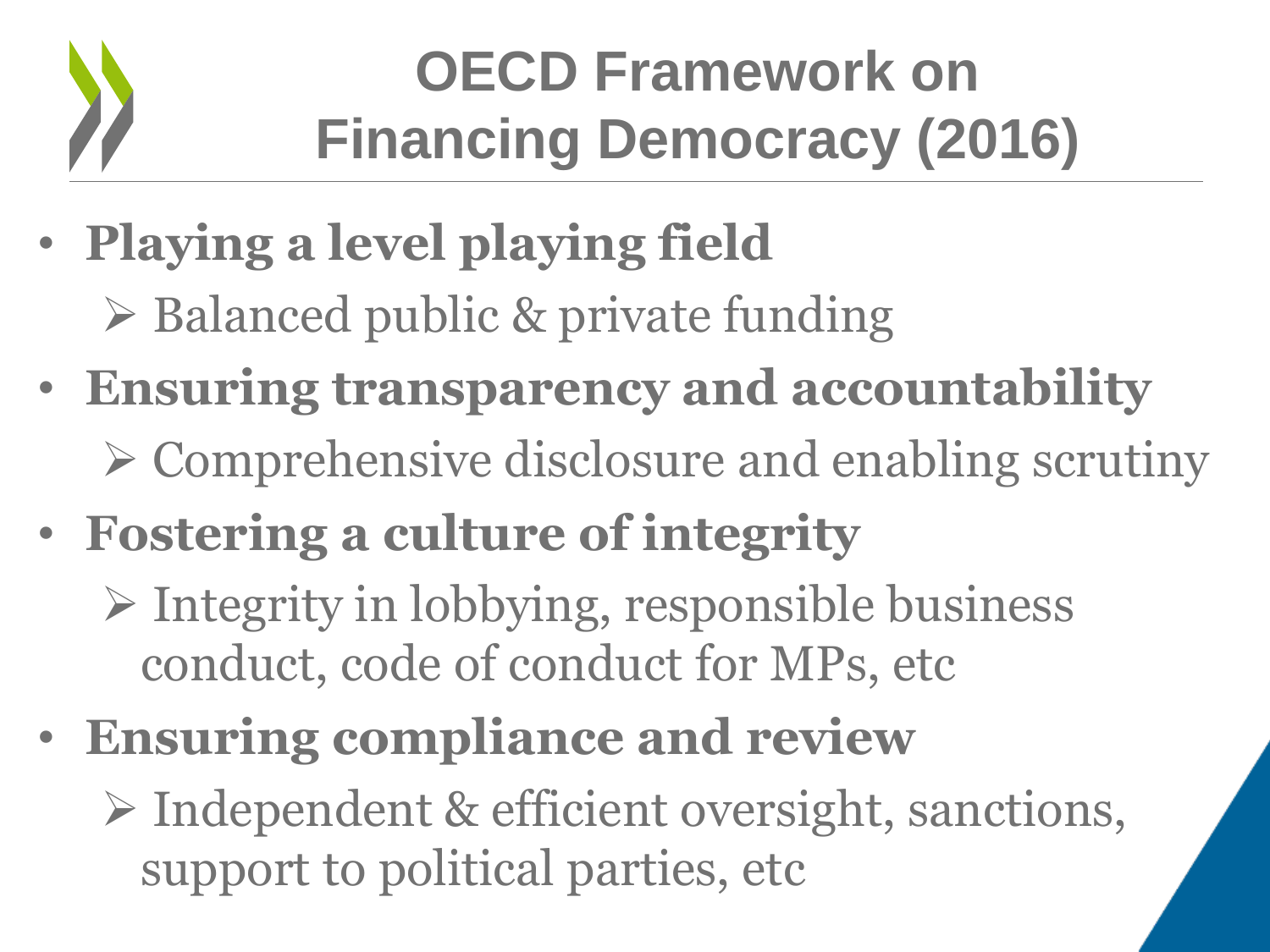

## **Fostering a culture of integrity**

- Integrity and transparency in lobbying
- Since 2010, the number of countries that have regulated lobbying practices have almost doubled

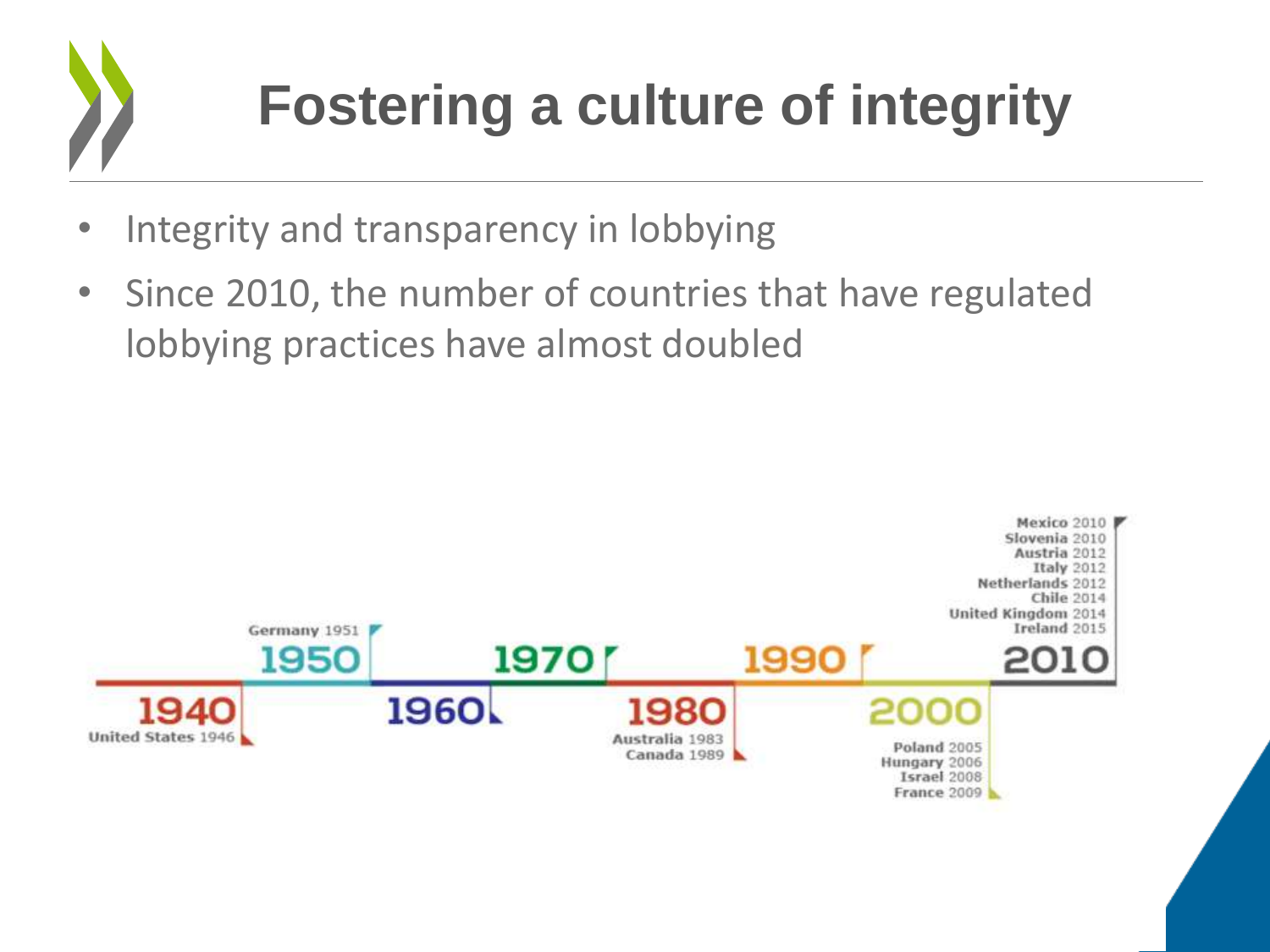

- **Compliance and enforcement are still a challenge**
- **Limited measurement of effectiveness of exiting measures -** Identify relevant data, benchmarks, and indicators in relation to financing democracy
- **Moving from distinct frameworks to a coherent integrity system**
- **The broader integrity framework remains vital -** Establish a whole-of-government/whole-of-society integrity system